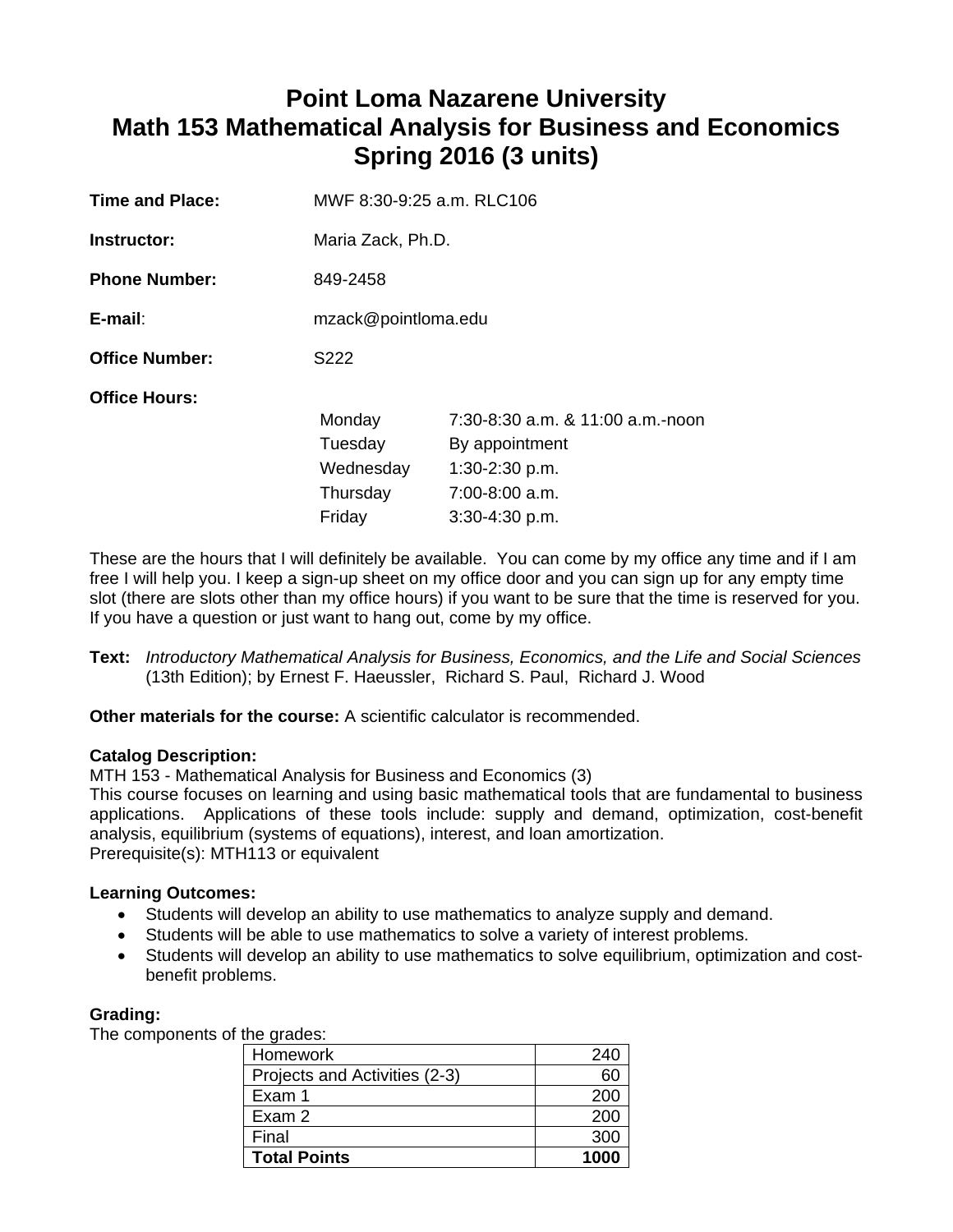Approximate minimal points required to obtain a given grade are:

|             | (875, 900) | (775, 800) | (675, 700) |
|-------------|------------|------------|------------|
| [925, 1000] | [825, 875] | [725, 775] | [625, 675] |
| [900, 925)  | [800, 825] | 1700, 725) | [600, 625] |

Note that scores of 599 or lower will result in an F.

#### **Homework:**

Homework will be assigned each day at the end of class. All homework assigned in a week will be **due at the start of class the next Wednesday**. No late homework will be accepted except by prior arrangement or with a documented emergency. Homework assignments are posted in Canvas. The object of the homework is to learn how to do the problems so I expect to see calculations on your homework using the terminology and methods of the class and not just the answer. A random selection (the same for all people) of the problems will be graded on any homework assignment.

## **Projects and Activities:**

During the semester you will be assigned 2-3 activities or projects that may require group work outside of class.

## **Exams:**

There is two in-class exams. If you do not take an exam you will receive a zero for it. Late exams may be taken only by prior arrangement or with a documented emergency. I must participate in the decision for you to miss an exam; this means that you need to phone me before missing an exam.

#### **Final:**

The final exam date and time is set by the university at the beginning of the semester and may not be changed by the instructor. Only in the case that a student is required to take three exams during the same day of finals week is an instructor authorized to change the exam date and time for that particular student. The final for MTH242 is cumulative and is given at the assigned final time on **FRIDAY MAY 6, FROM 7:30-10:00 AM.**

#### **University Mission:**

Point Loma Nazarene University exists to provide higher education in a vital Christian community where minds are engaged and challenged, character is modeled and formed, and service becomes an expression of faith. Being of Wesleyan heritage, we aspire to be a learning community where grace is foundational, truth is pursued, and holiness is a way of life.

#### **Department Mission:**

The Mathematical, Information, and Computer Sciences department at Point Loma Nazarene University is committed to maintaining a curriculum that provides its students with the tools to be productive, the passion to continue learning, and Christian perspectives to provide a basis for making sound value judgments.

#### **Attendance:**

Attendance is expected at each class session. In the event of an absence you are responsible for the material covered in class and the assignments given that day.

Regular and punctual attendance at all classes in which a student is registered is considered essential to optimum academic achievement. Therefore, regular attendance and participation in each course are minimal requirements to be met. There are no allowed or excused absences except as approved in writing by the Provost for specific students participating in certain university-sanctioned activities. Excused absences still count toward the 10%-20% limits, but allow students to make up work,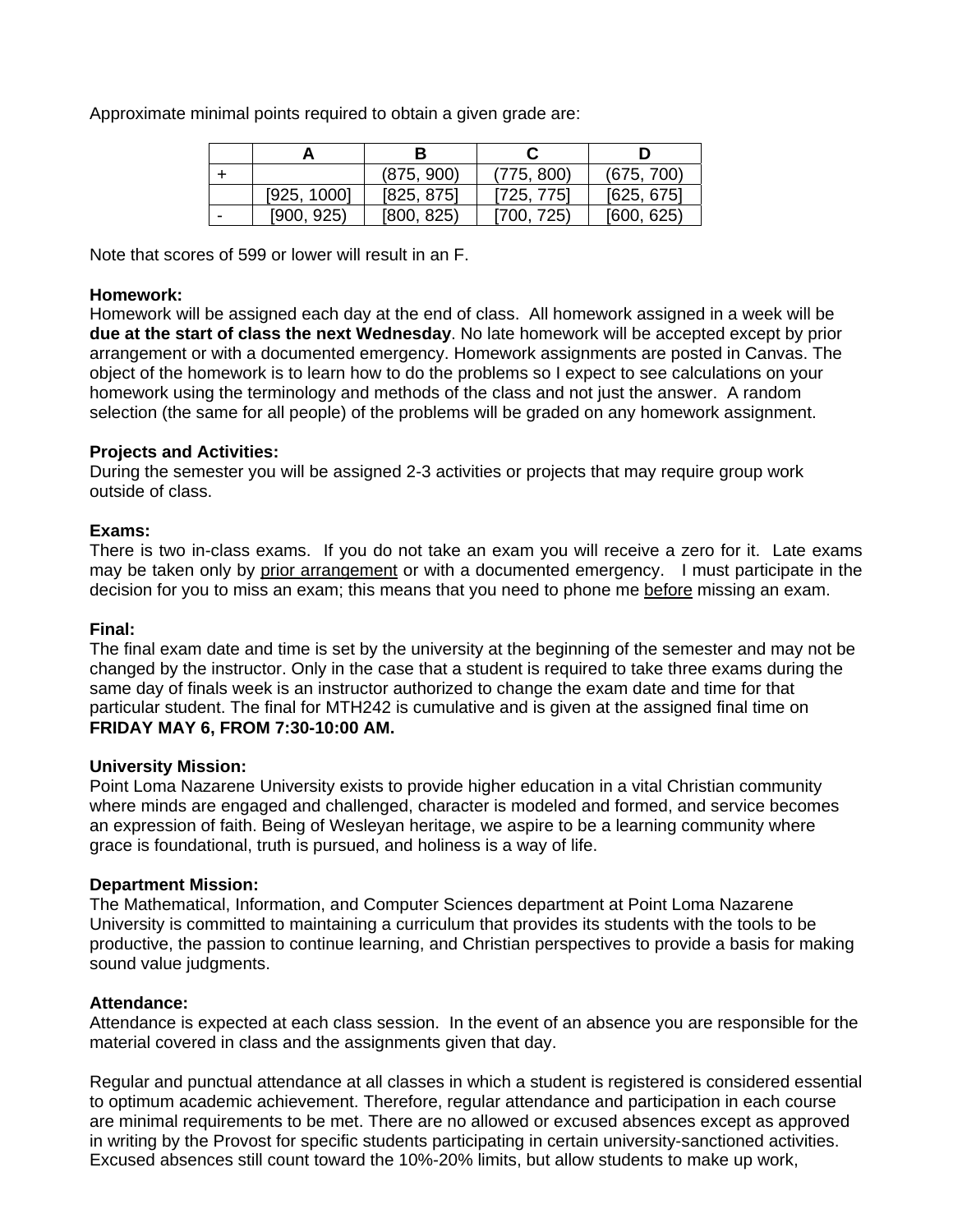quizzes, or tests missed as a result of a university-sanctioned activity. Activities of a unique nature, such as labs or other activities identified clearly on the syllabus, cannot be made up except in rare instances when instructors have given advanced, written approval for doing so. Whenever the number of accumulated absences in a class, for any cause, exceeds ten (10) percent of the total number of class meetings, the faculty member should send an e-mail to the student and the Vice Provost for Academic Administration (VPAA) warning of attendance jeopardy. If more than twenty (20) percent of the total number of class meetings is reported as missed, the faculty member or VPAA may initiate the student's de-enrollment from the course without further advanced notice to the student. If the date of de-enrollment is past the last date to withdraw from a class, the student will be assigned a grade of W or WF consistent with university policy in the Grading section of the catalog. There are no refunds for courses where a de-enrollment was processed. For more details see the PLNU catalog: http://catalog.pointloma.edu/content.php?catoid=18&navoid=1278#Class\_Attendance

# **Class Enrollment:**

It is the student's responsibility to maintain his/her class schedule. Should the need arise to drop this course (personal emergencies, poor performance, etc.), the student has the responsibility to follow through (provided the drop date meets the stated calendar deadline established by the university), not the instructor. Simply ceasing to attend this course or failing to follow through to arrange for a change of registration (drop/add) may easily result in a grade of F on the official transcript.

# **Academic Accommodations:**

While all students are expected to meet the minimum academic standards for completion of their courses as established by the instructors, students with special needs may require academic accommodations. At Point Loma Nazarene University, students requesting academic accommodations must file documentation with the Disability Resource Center (DRC), located in the Bond Academic Center. Students can also reach the Disability Resource Center by phone at 619- 849-2486 or by e-mail at DRC@pointloma.edu. Once the student files documentation, the Disability Resource Center contacts the student's instructors and provides written recommendations for reasonable and appropriate accommodations to meet the individual needs of the student. This policy assists the university in its commitment to full compliance with Section 504 of the Rehabilitation Act of 1973, the Americans with Disabilities (ADA) Act of 1990, and ADA Amendments Act of 2008, all of which prohibit discrimination against students with special needs and guarantees all qualified students equal access to the benefits of PLNU programs and activities. For more details see the PLNU catalog:

http://catalog.pointloma.edu/content.php?catoid=18&navoid=1278#Academic\_Accommodations

Students with learning disabilities who may need accommodations should discuss options with the instructor during the first two weeks of class.

# **Academic Honesty:**

The Point Loma Nazarene University community holds the highest standards of honesty and integrity in all aspects of university life. Any violation of the university's commitment is a serious affront to the very nature of Point Loma's mission and purpose. Violations of academic honesty include cheating, plagiarism, falsification, aiding academic dishonesty, and malicious interference. The details of PLNU's meaning of each of these words can be found in the PLNU catalog at: http://catalog.pointloma.edu/content.php?catoid=18&navoid=1278#Academic\_Honesty

A student remains responsible for the academic honesty of work submitted in PLNU courses and the consequences of academic dishonesty beyond receipt of the final grade in the class and beyond the awarding of the diploma. Ignorance of these catalog policies will not be considered a valid excuse or defense. Students may not withdraw from a course as a response to a consequence.

A student who is caught cheating on any item of work will receive a zero on that item and may receive an "F" for the semester. See the PLNU Catalog for a further explanation of the PLNU procedures for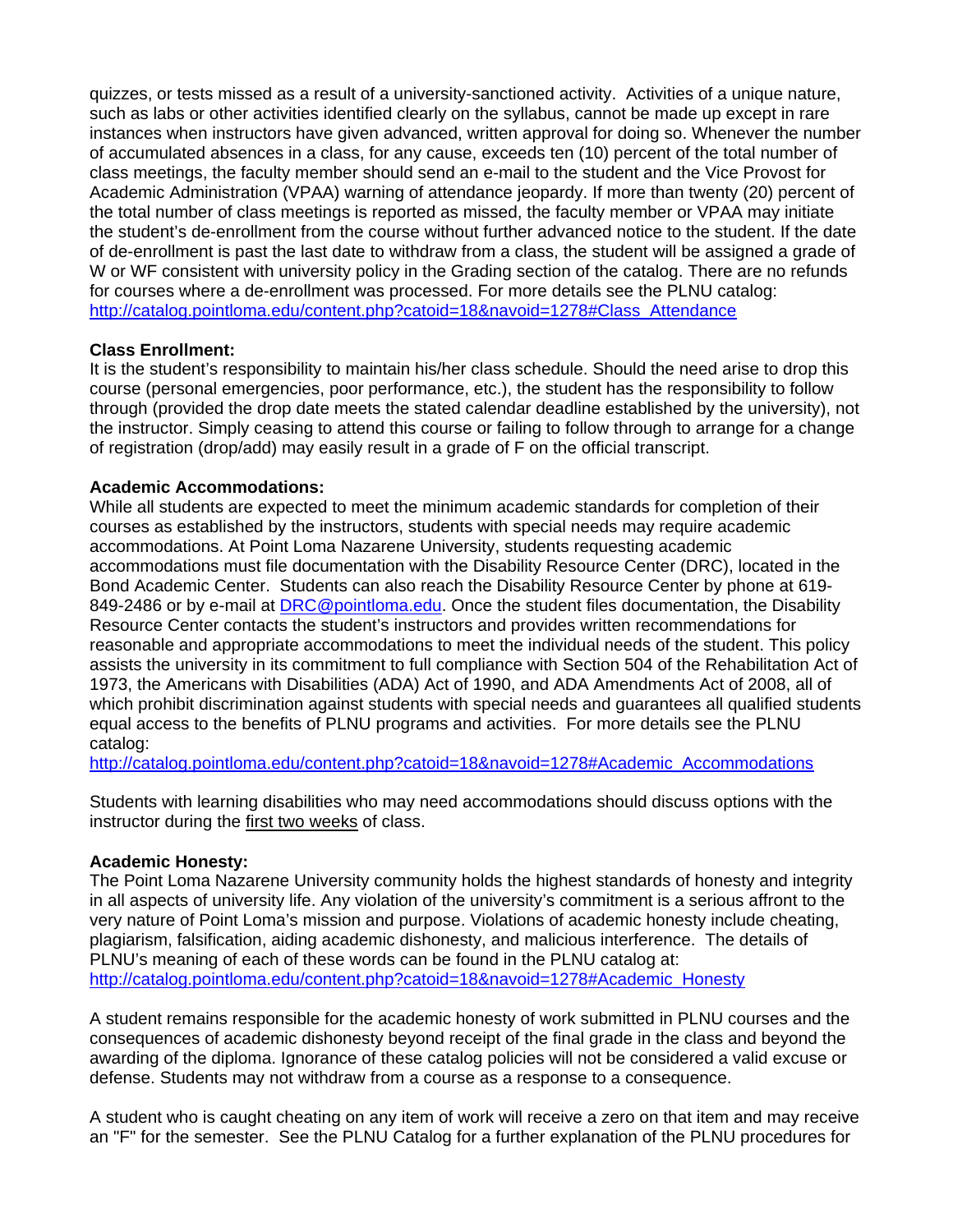academic dishonesty (http://catalog.pointloma.edu/content.php?catoid=18&navoid=1278#Academic\_Honesty).

## **Copyright Protected Materials:**

Point Loma Nazarene University, as a non-profit educational institution, is entitled by law to use materials protected by the US Copyright Act for classroom education. Any use of those materials outside the class may violate the law.

#### **Credit Hour:**

In the interest of providing sufficient time to accomplish the stated course learning outcomes, this class meets the PLNU credit hour policy for a 3 unit class delivered over 15 weeks. Specific details about how the class meets the credit hour requirements can be provided upon request.